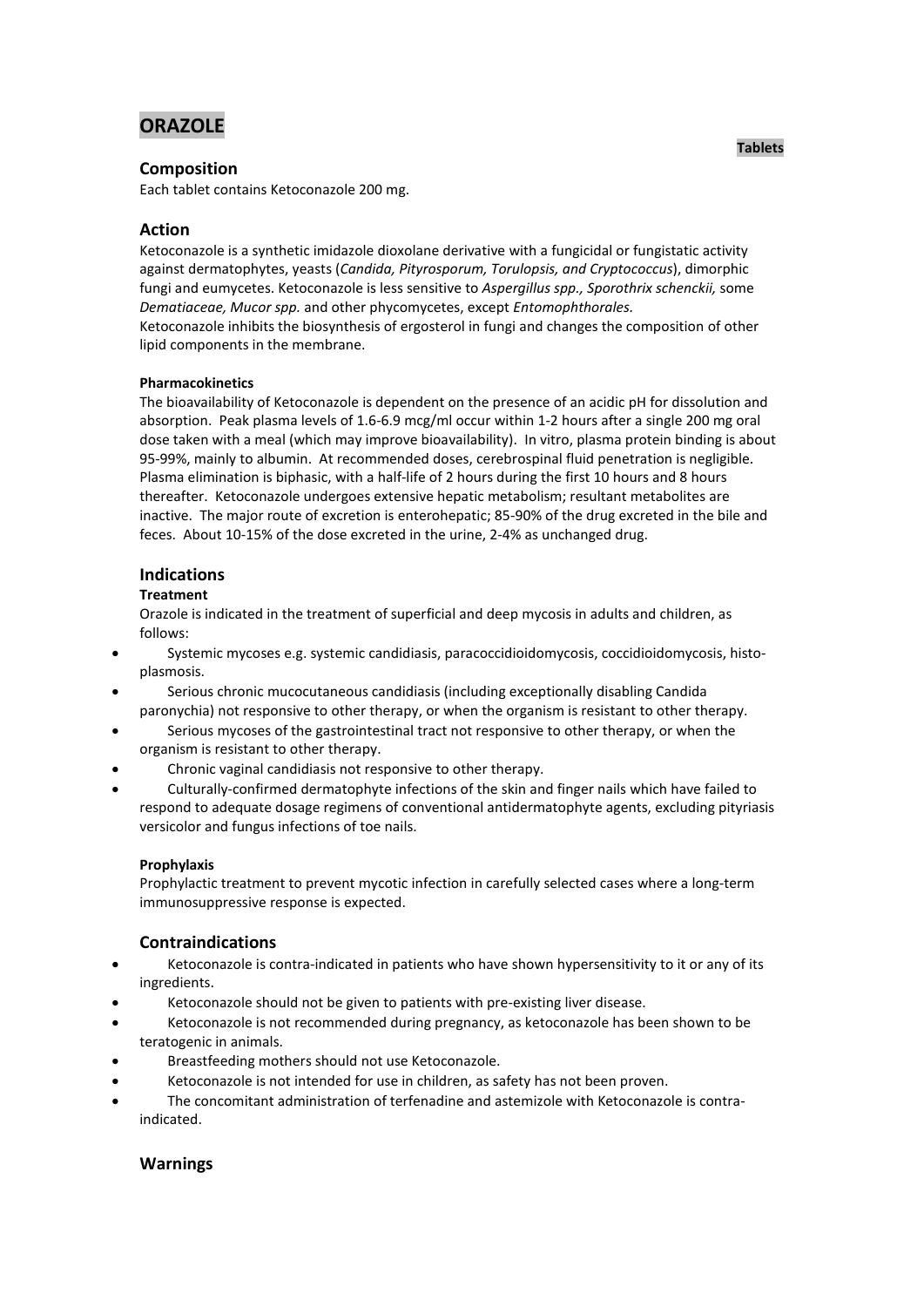## **Patients taking Ketoconazole should avoid alcohol. Cases have been reported of a disulfiram-like reaction to alcohol, characterized by flushing, peripheral oedema, nausea, and headache.**

Hepatitis has been reported during treatment with Ketoconazole. If symptoms or signs suggestive of hepatic dysfunction detected, medication should be stopped at once. Patients on Ketoconazole should be instructed to report any of the prodromal symptoms of hepatitis, such as fatigue associated with nausea or vomiting, jaundice, dark urine or pale stools, immediately and stop treatment.

Factors increasing the risk of hepatitis are females over 50 years of age, previous treatment with griseofulvin, history of liver disease, known drug intolerance, long-lasting treatment, and concomitant use of liver compromising medication.

Patients on prolonged therapy (longer than 2 weeks) should have regular monitoring of liver function (before treatment, after 2 weeks and, later on, monthly), particularly those patients with a known history of prior liver disease, or an idiosyncrasy to other medicines.

Should liver disease be confirmed, the therapy is to be discontinued. It should be noted, however, that in patients with fungal infections, whether they are treated with Ketoconazole or not, a mild transient asymptomatic increase of transaminase or alkaline phosphatase may occur. In most instances, enzyme levels return to normal without the need to discontinue medication. After longterm griseofulvin treatment, it is advisable to wait for one month before starting treatment with Ketoconazole.

#### **Pregnancy**

*Category C*  Ketoconazole contraindicated in pregnancy. It has been used without harm to treat vaginal candidiasis during pregnancy

#### **Nursing Mothers**

Although it is unknown whether the drug is excreted in human breast milk, risk/benefit should be taken into account if ketoconazole is considered for use in nursing mothers.

## **Adverse Reactions**

Nausea, vomiting, gastro-intestinal complaints, constipation, headache, dizziness, somnolence or drowsiness, photophobia, paraesthesia, thrombocytopenia, exanthema or itching has been reported. Increases in serum liver enzymes may occur. Anaphylactoid reactions, alopecia, urticaria, rash, transient decreased libido, reversible gynecomastia and oligospermia may occur.

Decreased plasma testosterone values that normalize within 24 hours after administration of Ketoconazole may also occur. During long-term therapy at this level of dosage, testosterone levels are usually not significantly different from controls.

## **Precautions**

Serum cortisol levels may decrease and response of cortisol on ACTH may be blunted. The adrenal function should therefore be monitored in patients with adrenal insufficiency or with borderline adrenal function and in patients under prolonged periods of stress (major surgery, intensive care, etc.).

## **Drug Interactions**

*Drugs affecting the metabolism of ketoconazole* Enzyme inducing drugs such as rifampicin, rifabutin, carbamazepine, isoniazid, and phenytoin significantly reduce the bioavailability of ketoconazole.

Drugs that affect the gastric acidity: See under "Warnings".

Ritonavir increases the bioavailability of ketoconazole. Therefore, when given concomitantly, a dose reduction of ketoconazole should be considered.